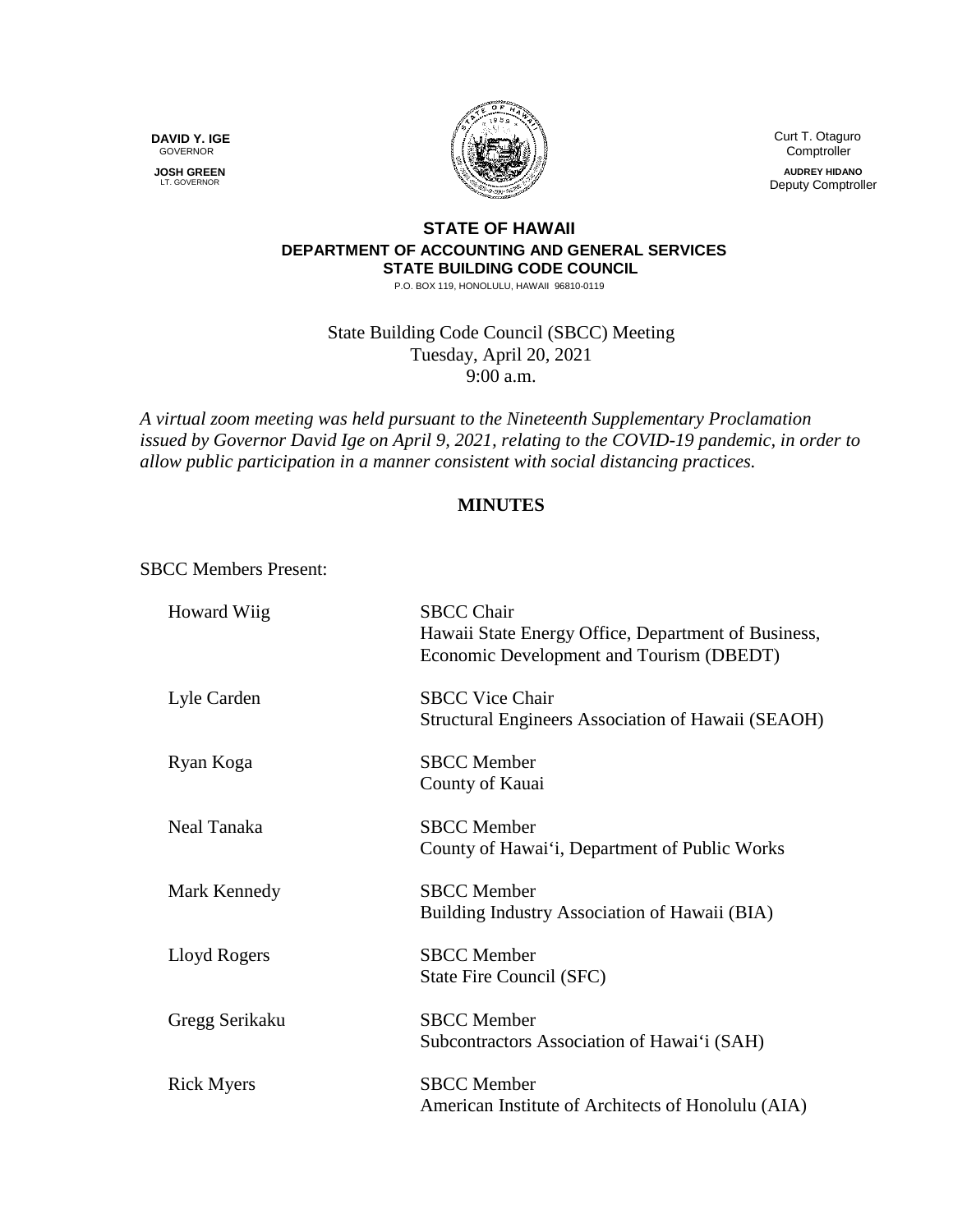| Willard Nishigata           | <b>SBCC</b> Member<br>Department of Planning and Permitting (DPP)<br>City and County of Honolulu                    |
|-----------------------------|---------------------------------------------------------------------------------------------------------------------|
| Lance Nakamura              | <b>SBCC</b> Member<br><b>Assistant Administrator</b><br>Department of Public Works, County of Maui                  |
| <b>Members Not Present:</b> |                                                                                                                     |
| Dennis Mendoza              | <b>SBCC</b> Member<br><b>Elevator Division</b><br>Department of Labor and Industrial Relations (DLIR)               |
| <b>Other Attendees:</b>     |                                                                                                                     |
| Fernando Frontera           | <b>BASE</b> Engineers                                                                                               |
| Dean Au                     | Hawaii Regional Council of Carpenters                                                                               |
| <b>Richard Beall</b>        | Managing Principal, Beall & Associates, Inc.                                                                        |
| Kika Bukoski                | Plumbers and Fitters Local 675                                                                                      |
| Gary Chock                  | Martin and Chock                                                                                                    |
| Francis DeGracia            | United Brotherhood of Carpenters and Joiners of America                                                             |
| <b>Christopher Delaunay</b> | Pacific Resource Partnership                                                                                        |
| Stella Kam                  | Deputy Attorney General (DAGS)                                                                                      |
| Joy Kimura                  | Hawaii Laborers and Employers Cooperation and<br>Education Trust Fund (LECET), Government Affairs and<br>Compliance |
| Nathaniel Kinney            | Executive Director, Hawaii Construction Alliance                                                                    |
| Ryan Kobayashi              | Laborers International Union of North America Local 36                                                              |
| Darryl Oliveira             | HPM Building Supply (HPM)                                                                                           |
| Dwight Perkins              | International Association of Plumbing and Mechanical<br>Officials (IAPMO)                                           |
| D.J. Nunez                  | IAPMO (Field Manager)                                                                                               |
| Kraig Stevenson             | International Code Council (ICC)                                                                                    |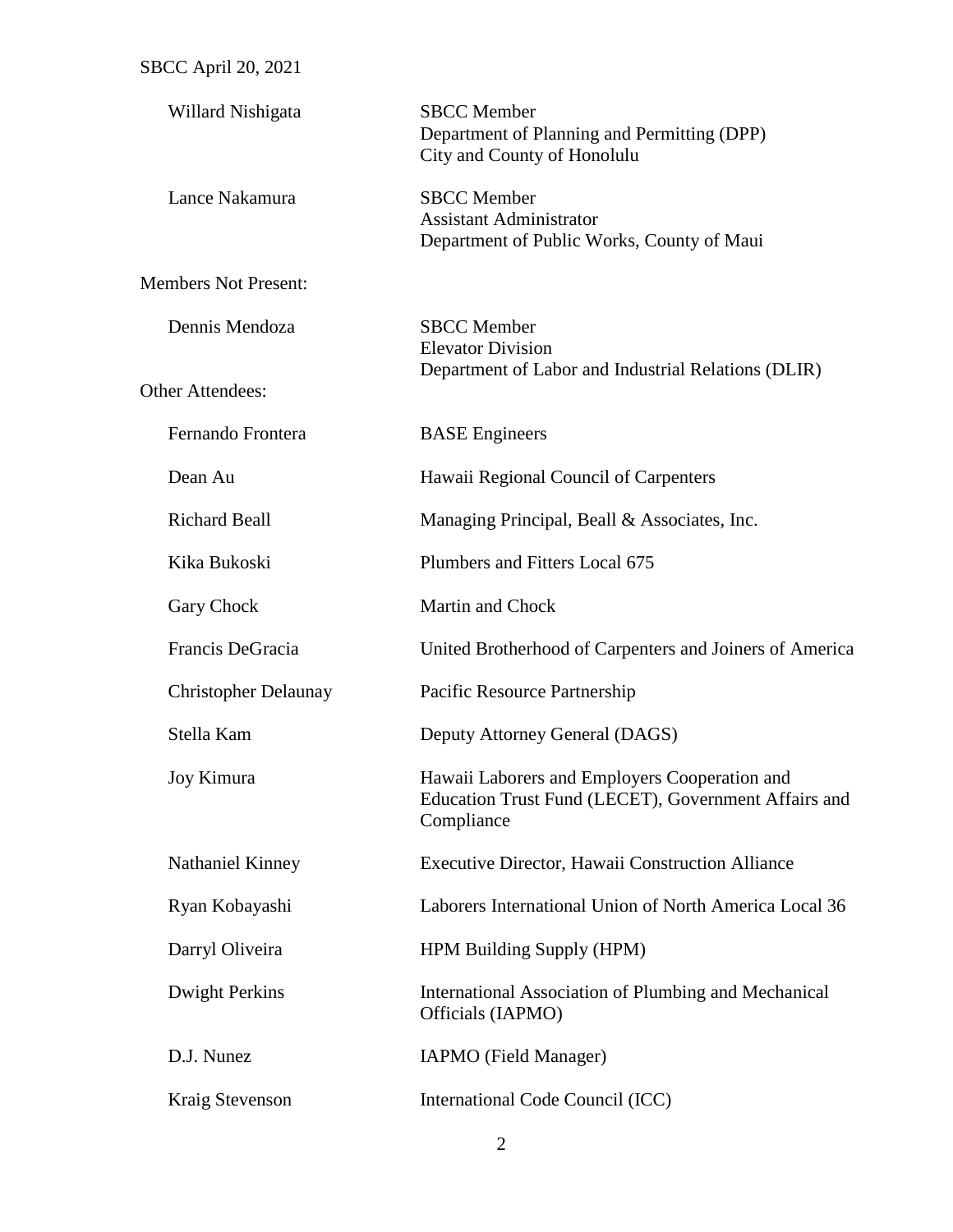SBCC April 20, 2021

| Gail Suzuki-Jones     | <b>HSEO</b>                                                           |
|-----------------------|-----------------------------------------------------------------------|
| Ashleigh Loa          | <b>Faith Action Alliance</b>                                          |
| Traci Tonaki          | DR Horton                                                             |
| <b>Brenda Lowrey</b>  | Dept. of Education                                                    |
| Ivan Lay              | Maui Carpenters Union                                                 |
| Brian Lee             | <b>LECET</b>                                                          |
| <b>Steven Gangwes</b> | DR Horton                                                             |
| <b>Brandee Menimo</b> | Hope Services Hawai'i                                                 |
| John Friedel          | Department of Planning and Permitting, City and County<br>of Honolulu |
| $\sim$ 11 $\sim$ 1    |                                                                       |

1. Call to Order

The meeting was called to order by SBCC Chair Howard Wiig at 9:00 a.m.

2. Public Comments on the Report from the Subcommittee of Building Code Officials (SBO) on the 2018 International Building Code. Amendment Package and Possible Vote to Approve.

Gary Chock stated that IBC Section 1615 that the SBCC previously adopted with a state amendment is from the IBC 2018, and the SBCC chose to include it as an early adopted measure in the 2012 IBC State Building Code. In doing so, the Council intentionally added an amended version of Section 1615 that it inserted from the 2018 International Building Code that references the ASCE 7-16 Standard. This was pointed out to clarify that the SBCC previously adjudicated its decision on IBC 2018 Section 1615 as modified. A later revision proposed by SEAOH has been disapproved.

Christopher Delaunay, Ryan Kobayashi, Dean Au and Nathanial Kinney testified in opposition to the motion to adopt, pointing to possible legal irregularities, possible contradictions in the deputy attorney general's opinions, the issue of fairness between construction industries, the lack of a licensed general contractor on the SBCC Board, and possible health and safety issues. Mr. Serikaku asked Kraig Stevenson if this issue had come up in other states. Mr. Stevenson replied that some states had Boards that dealt specifically with the manufactured housing issue, making it easier to incorporate manufactured housing codes and standards into state laws. Mr. Lee asked the deputy attorney general for a copy of her opinion on the issue. Ms. Kam replied that there is no written opinion and that she informed the Chair that the county building officials would know best whether the sections objected to would interfere with the counties' procedures such that it would violate HRS 107-26.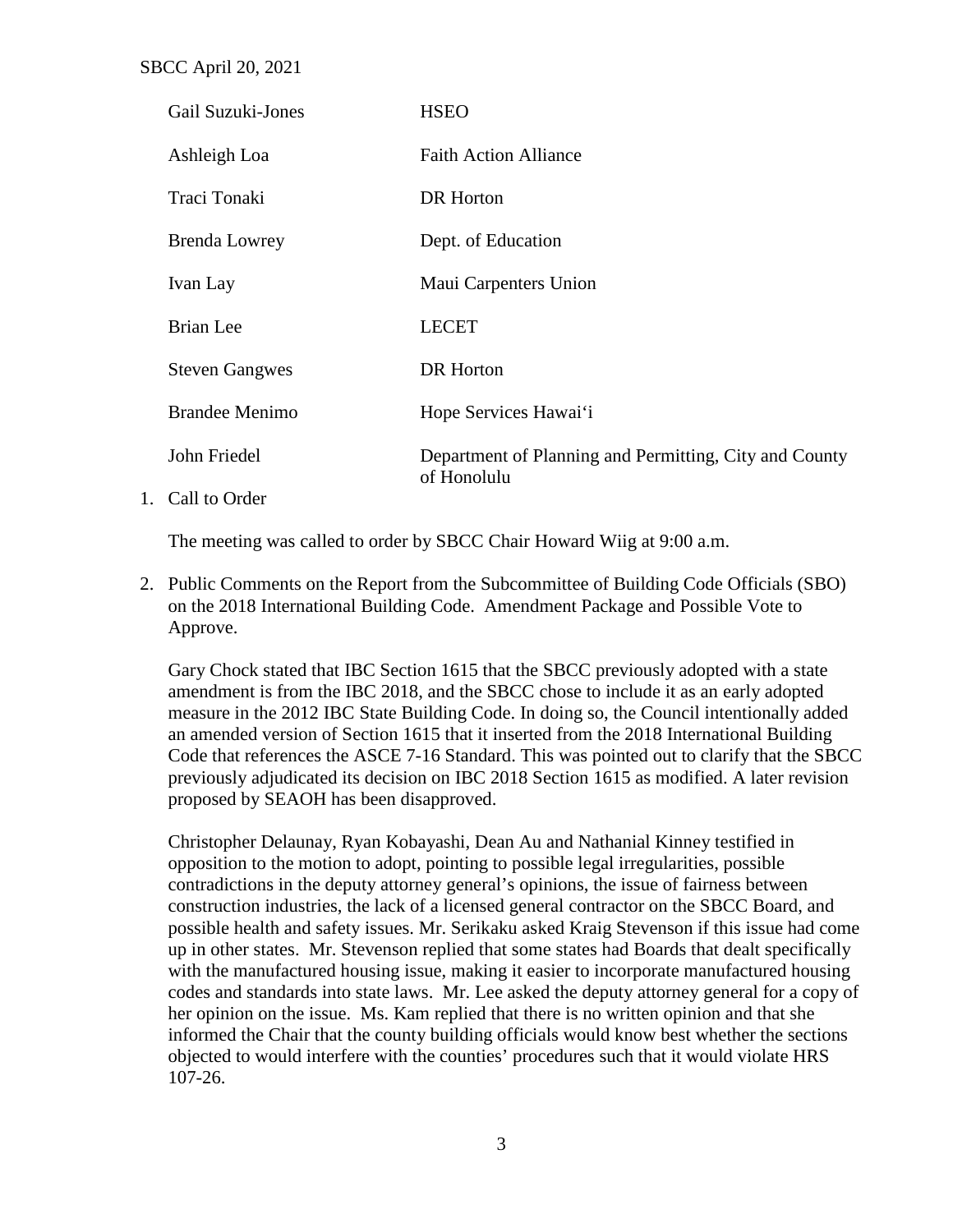Mr. Serikaku asked how the counties treated plan checking and inspections of housing developments. Messrs. Tanaka and Nishigata replied that their counties have a process of preapproving homes that are of the same design, but that each home is inspected for compliance.

Mr. Lee asked the deputy attorney general if Section 3113 of the 2018 IBC shouldn't be deleted from consideration first, then possibly added back by the investigative committee. Ms. Kam replied that this was not her decision to make, that this decision should be made by the SBCC. Mr. Lee disagreed with her response.

Mr. Serikaku asked Mr. Delaunay how a factory-built home development on Fort Weaver Road was authorized. Mr. Delaunay had no opinion on the matter. Mr. Serikaku asked Mr. Nishigata the same question. Mr. Nishigata replied that he was not familiar with the project.

The conversation then moved to the topic of whether the date triggering the two-yearadoption requirement occurred when a code reverted to the default mode occurred or when the SBCC adopted a code. There followed a lengthy conversation of divergent opinions. Ms. Kam confirmed that the date of code adoption with amendments by the SBCC was the trigger for the two-year deadline for the counties.

A vote was taken on adoption of the 2018 IBC as amended at the March 31, 2021 SBO meeting. All voted aye, except Mr. Serikaku, who voted nay. Mr. Serikaku noted that SAH had unresolved stakeholder concerns related to specific sections of the 2018 IBC that may potentially impact FHB, which should be addressed by the investigative committee prior to those sections being adopted. Mr. Mendoza was not present.

The discussion then moved to whether or not the three-year adoption cycle described in HRS 107-24 could be amended to reflect a six-year adoption cycle. There followed a lengthy discussion of divergent opinions, resulting in agreement that this would be an action item at the May 18, 2021 SBCC meeting. The relevant section of HRS 107-24 reads: "The council shall adopt, amend of update codes and standards identified in Section 107-25 on a staggered basis as established by the council; provided that the adoption of a code or standard shall be within two years of the official publication date of the code or standard…If the council does not adopt a code or standard identified in section 107-25 within the twoyear time period, that code or standard shall automatically become part of the Hawai'i state building code until superseded by the adoption of an amended version of the code or standard by the council pursuant to this subsection." Mr. Bukowski stated that a previous meetings' minutes confirmed DAG Kam's statement.

3. Review and Approval of Minutes of the December 15, 2020 meeting.

Chair Wiig stated that the *Approval of Minutes* section had not been included in the agenda, and that the Board was authorized to add the item to the agenda. A motion was made and seconded to add the item to the agenda. A motion was made and seconded to approve the minutes as written. The motion was unanimously carried.

4. Discussion on the Selection, Purpose, and Expectation of the Investigative Committee on Modular Manufactured housing/Off-Site Construction. Committee formation to follow.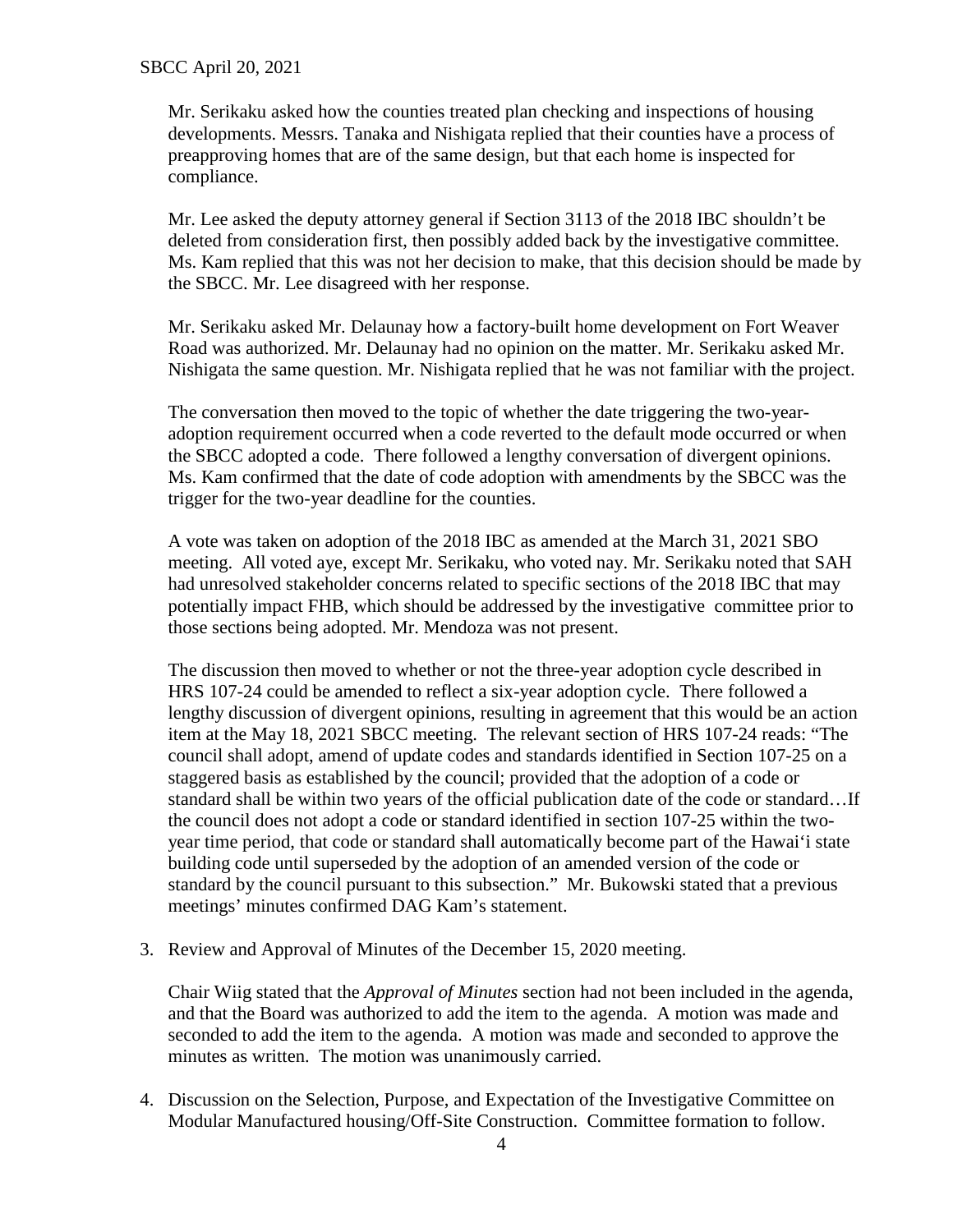Mr. Serikaku opened the discussion by asking who was eligible to be on the Committee. There followed a lengthy discussion with the deputy attorney general clarifying that, a) there can be no more than six SBCC members (less than a quorum) on the Committee, b) non-SBCC members can be on the Committee but all members of the Committee must be named at the time the Chair creates the Committee and members cannot be added later or else the Committee must be dissolved and a new Committee constituted; c) this Committee is not subject to the Sunshine Law, but may allow members of the public (who are not named to the Committee) to observe the meeting (but they cannot participate in the discussion). Chair polled the SBCC members as to who would volunteer to serve on the committee.

Volunteering were members Serikaku, Rogers, Carden, Meyers, Kennedy and Tanaka.

Mr. Chock requested that section 13 C of the 2018 IBC should be part of the discussion.

Mr. Carden nominated Kūlia Buerstler, Tim Waite and Brian Ide for committee membership.

The deputy attorney general clarified that oral nominations are valid.

Mr. Delauney asked for a description of the process so he could understand "how this works." The deputy attorney general referred him to HRS 92-2.5(b) and the Office of Information Practices website with materials explaining the Sunshine Law.

Mr. Nishigata nominated Ms. Nancy Zhang, C&C of Honolulu, for committee membership. Pane Meatoga nominated Mike Yadao of the Masonry Institute and Sheryl Walthill of the GCA for committee membership.

Chair Wiig appointed Mr. Fernando Frontera, PE, to chair the committee. Those who had registered as committee members included Dean Au, Hawai'i Regional Council of Carpenters, Kika Bukowski, Plumbers and Fitters Local 675, Francis DeGracia, United Brotherhood of Carpenters and Joiners of America, Christopher Delaunay, Pacific Resource Partnership, Ashley Loa, Faith Action Hawai'i, Jeff Gilbreath, Hawai'i Community Association, Joy Kimura, Hawai'i Laborers and Employers Cooperation and Education Trust Fund (LECET), Nathanial Kinney, Executive Director, Hawai'i Construction Alliance, Ryan Kobayashi, Laborers International Union of America Local 363, Darryl Oliveira, HPM Building Supply, Kraig Stevenson, International Code Council, Brian Lee, KECET, Brandee Menino, Hope Services Hawai'i, Pane Meatoga, Hawai'i Construction Alliance, and Steven Gangwes, DR Horton.

Mr. Lee had several questions and concerns about the committee's standing as a "permitted interaction group" He asked if it is not subject to the Sunshine Law, would he be excluded from participating, even if he is named as a member of the permitted interaction group, since he is not a SBCC member. The deputy attorney general explained that if he is named as member of this Committee (the permitted interaction group), he will be allowed to participate even if he is not a member of the SBCC.